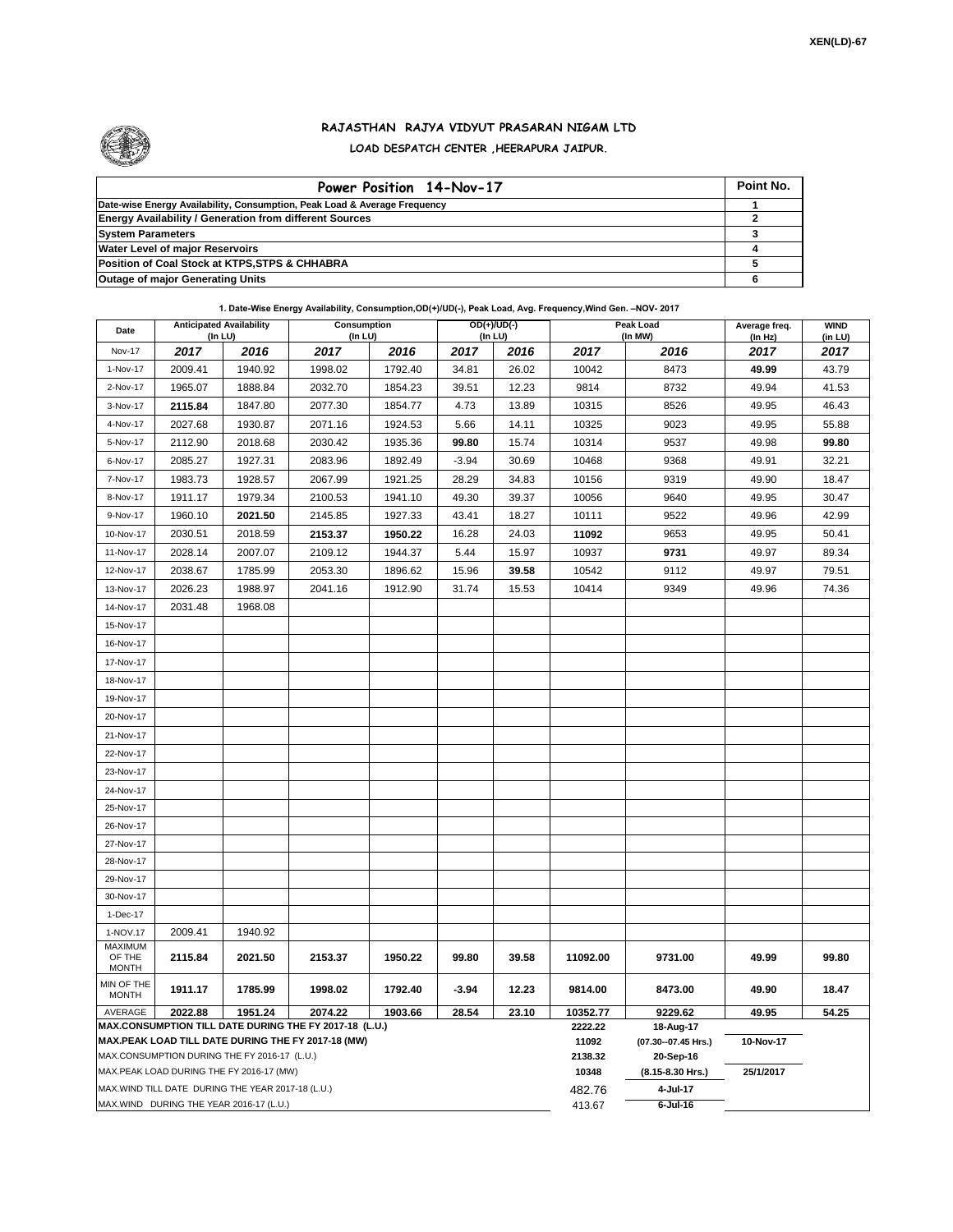## **2.Anticipated Availability/Generation From Different Sources**

|                | (In LU)                                                                                  |                    |                    |                    |
|----------------|------------------------------------------------------------------------------------------|--------------------|--------------------|--------------------|
| S.No.          | Sources Available to Rajasthan / Installed                                               | Prior              | Prior              | Actual             |
|                | Capacity as on 30.09.2016                                                                | assessment of I    | assessment of      | Energy             |
|                | (In MW)                                                                                  | Avail. For next    | Avail.             | Received           |
|                |                                                                                          | Dav                | 13-Nov-17          |                    |
| 1              | KTPS (1240/1240)                                                                         | 271.00             | 271.00             | 258.83             |
| $\overline{2}$ | STPS (1500/1500)                                                                         | 275.00             | 275.00             | 252.36             |
| 3              | DHOLPUR GAS CCPP (330/330)                                                               | 0.00               | 0.00               | 27.98              |
| 4<br>5         | RAMGARH (273.5/273.5)<br>RAPP-A(200/200)                                                 | 46.00<br>41.00     | 46.00<br>41.00     | 44.76<br>42.46     |
| 6              | MAHI (140/140)                                                                           | 0.00               | 0.00               | 7.03               |
| 7              | CHAMBAL (RPS+JS) (135.5/271)                                                             | 38.62              | 38.62              | 28.15              |
| 8              | GIRAL LIGNITE (250/250)<br>CHHABRA TPS 1000/1000)                                        | 0.00               | 0.00               | 0.00               |
| 9<br>10        | ADANI (TPS) + KALISINDH (TPS)                                                            | 221.00<br>199.00   | 221.00<br>214.00   | 254.57<br>214.24   |
|                | (1200+1200/1320+1200)                                                                    |                    |                    |                    |
| 11             | WIND FARM (3980.40/4119.15)                                                              | 76.00              | 70.50              | 74.36              |
| 12             | SOLAR POWER(737.70/1295.70)                                                              | 0.00               | 0.00               | 0.00               |
| 13<br>14       | CAPTIVE POWER PLANTS<br>REGIONAL (INTRA STATE) O.A. (VLTPS)                              | 0.00<br>0.00       | 0.00<br>0.00       | 0.00<br>0.00       |
| 15             | <b>OPEN ACCESS</b>                                                                       | 30.85              | 31.72              | 31.72              |
| 16             | BIOMASS - (101.95/119.25)                                                                | 3.00               | 4.00               | 2.93               |
| 17             | BARSINGHSAR LTPS(250/250)                                                                | 54.00              | 54.00              | 52.81              |
| 18             | RAJWEST (1080/1080)                                                                      | 201.00             | 201.00             | 197.60             |
| 19             | <b>TOTAL (A): 1-18</b><br><b>BBMB COMPLEX</b>                                            | 1456.47            | 1467.84            | 1489.80            |
|                | a) BHAKRA(230.79/1516.3)                                                                 | 22.02              | 22.80              | 22.08              |
|                | b) DEHAR (198/990)                                                                       | 9.39               | 9.31               | 9.12               |
|                | c) PONG (231.66/396)                                                                     | 20.64              | 23.97              | 20.26              |
|                | TOTAL: a TO c                                                                            | 52.05              | 56.08              | 51.46              |
| 20             | <b>CENTRAL STATIONS</b><br>d) SINGRAULI (300/2000)                                       | 90.28              | 120.94             | 92.37              |
|                | e) RIHAND<br>(310.24/3000)                                                               | 120.26             | 120.26             | 120.36             |
|                | f) UNCHAHAR-I(20/420)                                                                    | 2.50               | 2.64               | 2.52               |
|                | g) UNCHAHAR-II& III(61/630)                                                              | 21.13              | 22.37              | 21.57              |
|                | h) INDIRA GANDHI STPS(JHAJHAR) 0.00/1500)<br>i) NCTPS DADRI St-II (43.22/980) + DADRI-TH | 0.00               | 0.00               | 0.00               |
|                | j) DADRI GAS (77/830)                                                                    | 14.33<br>3.66      | 15.20<br>2.60      | 14.94<br>4.12      |
|                | (83.07/419)<br>k) ANTA                                                                   | 0.00               | 0.00               | 0.00               |
|                | I) AURAIYA<br>(61.03/663)                                                                | 0.00               | 0.00               | 0.00               |
|                | m) NAPP<br>(44/440)                                                                      | 9.77               | 9.77               | 9.77               |
|                | n) RAPP-B<br>(125/440)<br>o) RAPP-C                                                      | 34.27<br>19.62     | 34.27<br>19.62     | 34.27              |
|                | (88/440)<br>p) SALAL<br>(20.36/690)                                                      | 0.84               | 0.92               | 19.62<br>0.97      |
|                | q) URI<br>(70.37/720)                                                                    | 2.75               | 2.83               | 2.77               |
|                | r) TANAKPUR (10.86/94)                                                                   | 1.08               | 1.05               | 1.05               |
|                | s) CHAMERA - (105.84/540)                                                                | 3.14               | 3.14               | 3.14               |
|                | t) CHAMERA-II (29.01/300)                                                                | 1.45<br>1.04       | 1.45               | 1.40<br>1.04       |
|                | u) CHAMERA-III (25.21/231)<br>v) DHAULIGANGA (27/280)                                    | 1.60               | 1.04<br>1.60       | 1.60               |
|                | w) DULHASTI (42.42/390)                                                                  | 4.35               | 4.57               | 4.13               |
|                | x) SEWA (13/120)                                                                         | 0.39               | 0.39               | 0.39               |
|                | y) NJPC (112.00/1500)+RAMPUR(31.808/412.02)                                              | 9.29               | 9.62               | 9.62               |
|                | z) TEHRI (75/1000)                                                                       | 4.76               | 4.76               | 4.76               |
|                | aa) KOTESHWR (33.44/400) + PARBATI3 (56.73/520)<br>ab) TALA                              | 3.49<br>0.88       | 3.49<br>0.88       | 6.02<br>0.88       |
|                | ac) MUNDRA UMPP (380/4000)                                                               | 54.00              | 54.00              | 54.00              |
|                | ad) SASAN (372/3960)                                                                     | 88.68              | 88.80              | 88.80              |
|                | ae) FRKKA+KHLGN+TLCHR (70.18/3940)                                                       | 26.55              | 26.49              | 25.52              |
|                | af) URS POWER(DADRITH-I)                                                                 | 0.00               | 0.00               | 0.00               |
|                | TOTAL SCHEDULE(a TO af)<br>LOSSES                                                        | 572.17<br>$-33.15$ | 608.78<br>$-35.67$ | 577.10<br>$-35.86$ |
|                | NET SCHEDULED                                                                            | 539.02             | 573.11             | 541.24             |
| 21             | BILATERAL (REG.) EXCL. BANKING                                                           | 5.58               | 5.35               | 5.35               |
| 22             | BANKING                                                                                  | 15.90              | 15.90              | 15.90              |
| 23             | BILATERAL(INTER-REG.). EXCLUDING (ISOA &                                                 | 113.67             | 102.53             | 91.92              |
| 24             | BANKING)<br>INTER STATE OPEN ACCESS (BILATERAL+IEX)                                      | $-30.85$           | $-31.72$           | $-31.72$           |
|                |                                                                                          |                    |                    |                    |
| 25             | <b>INDIAN ENERGY EXCHANGE</b>                                                            | $-68.31$           | $-103.07$          | $-103.07$          |
|                | <b>TOTAL(B): (19 TO 25)</b><br>TOTAL GENERATION (A +B) : 1 TO 25                         | 575.02             | 558.39             | 519.62<br>2009.42  |
|                | OVER DRAWAL (+)/UNDER DRAWAL (-)                                                         |                    |                    | 31.74              |
|                | <b>GRAND TOTAL</b>                                                                       | 2031.48            | 2026.23            | 2041.16            |
|                | LAST YEAR                                                                                | 1968.08            | 1988.97            | 1912.90            |